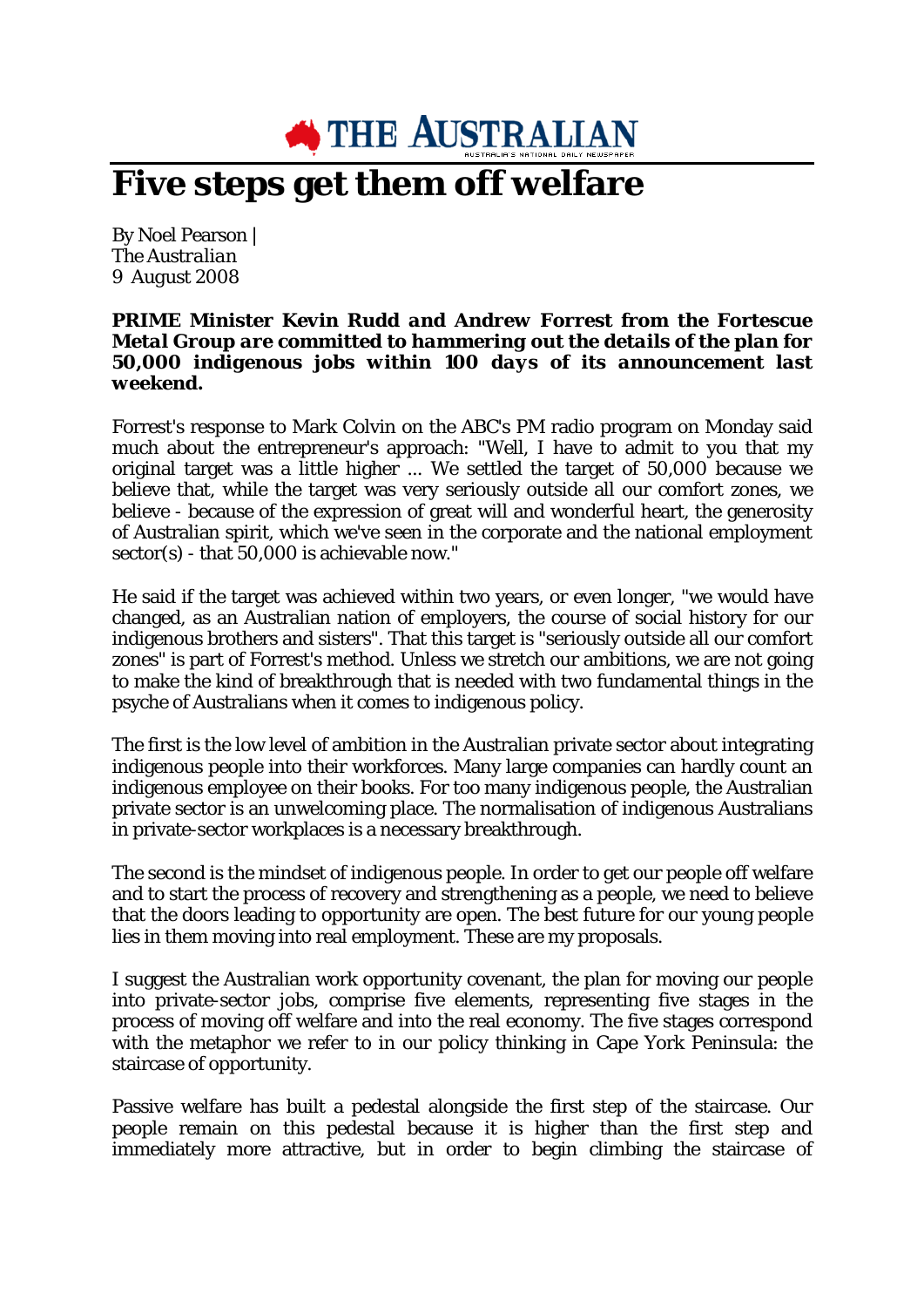opportunity we need to step down off the pedestal. Too many of our young people live permanently in a comfort zone of low income and low expectation.

Life is mean on the pedestal, and life prospects never change. But welfare-dependent people are trapped there because moving off welfare involves moving out of the comfort zone, down to the first step of the staircase of opportunity.

Step one involves indigenous individuals signing up for welfare reform. We already have federal legislation enabling welfare reform for four communities in the Cape York Peninsula. The entire communities of Hope Vale, Mossman Gorge, Aurukun and Coen have opted for welfare reform. This is what we might call place-based welfare reform.

I propose that there be federal legislation that enables welfare reform for individuals. Individuals, whether they live in the vast suburbs of underclass struggle or the outback towns, should be able to sign up to welfare reform.

Those who take the first step and sign up for individual welfare reform would then be provided with the four other steps of opportunity by government and the private sector.

Instead of passive welfare, these individuals would first be entitled to all necessary assistance to undertake training for a job.

Key to this will be the need to make fundamental reforms to the Community Development Employment Projects. The Cape York Institute has proposed to Indigenous Affairs Minister Jenny Macklin some fundamental reforms to CDEP, aimed at maximising the pressure on community members to move into all available employment. It is understood that reforms to CDEP will not be introduced until July 2009. This is far too much delay. Reforms must be introduced sooner or our 50,000 jobs goal will suffer. One of the simplest reforms would be to make the scheme portable so that people can take their CDEP with them when they go off to training.

Step two involves the individual entering a training program tailored to their employment preference. This is where the three tiers of government must commit to providing the training funds and facilities. Forrest believes an unequivocal commitment from government to the training phase is imperative: if government will come to the party on training, Forrest believes he will get the job pledges.

Those who sign up to training will need other supports. Indigenous leader Brad Foster at the Century Mine in the Gulf of Carpentaria told me recently that medical checks and attention to problems - eye care and dental care, for example - are an essential part of the process of supporting people into work. The opportunity covenant should also include assistance with relocation costs for workers who will need to move to where the training and jobs are.

Individuals will need access to budgeting and income management services, so that they can manage their domestic lives. They will need bank accounts and the capacity to manage their money, including the ability to sequester savings away from humbugging from relatives and from their own temptations.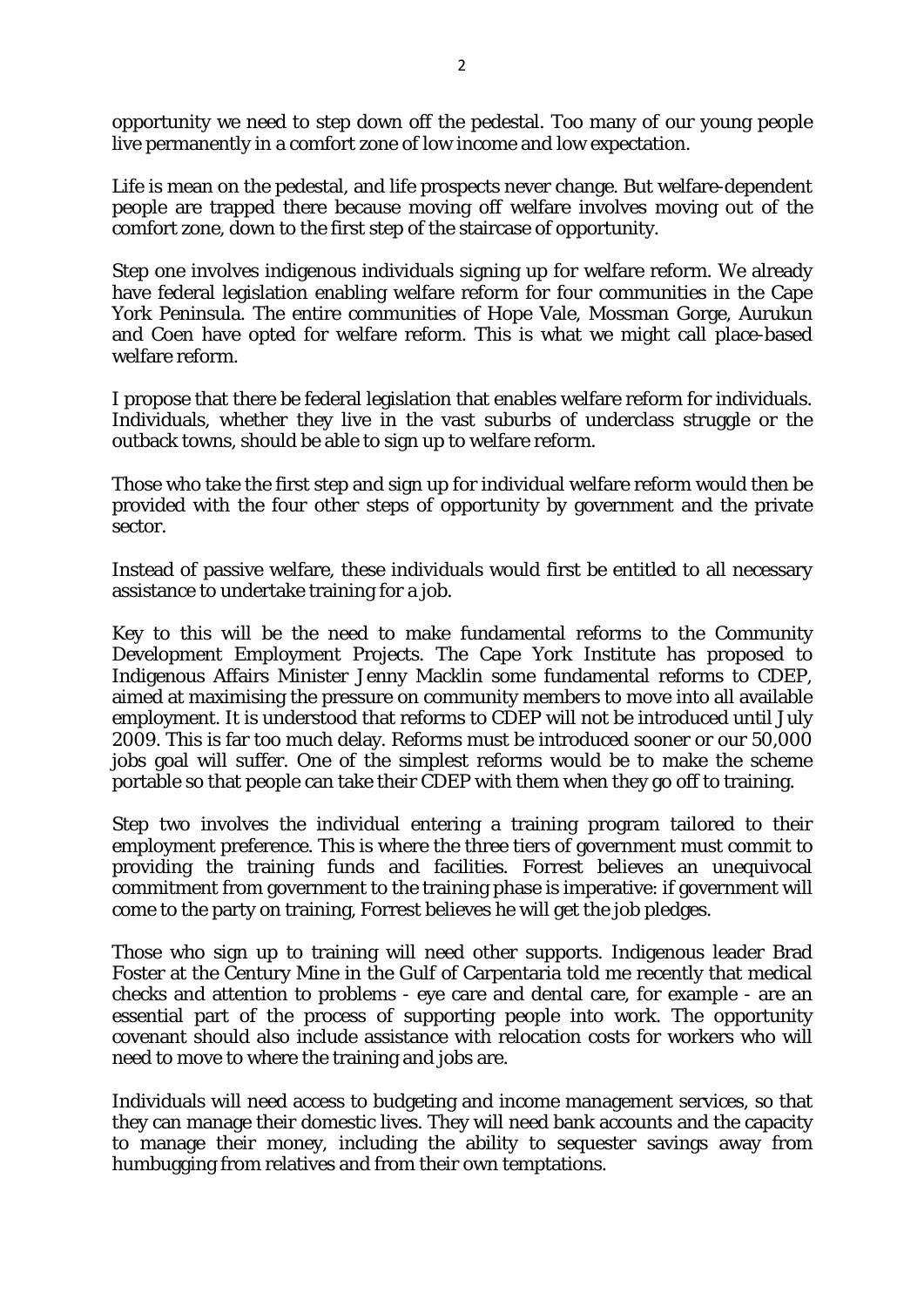State and territory governments should also establish procedures to support indigenous people with outstanding fines and driver's licence problems. Many young people are caught in a vicious cycle of traffic offending and non-payment of fines. They need to be supported to get out of the cycle, pay their obligations, get a job and get back their licences.

Step three follows the completion of the training course. What is revolutionary about the Forrest scheme is that he wants the corporate employers to guarantee a full-time job at the completion of training. It is this guarantee that he believes will motivate indigenous people to sign up to opportunity, and it will also drive more rigour in the provision of training. The introduction of indigenous employees into workplaces that have few or no indigenous people will be a challenge. Companies will need to learn from organisations that have succeeded in this challenge, such as Forrest's Fortescue and Danny Lester's Sydney-based Aboriginal Employment Strategy, which placed 1500 indigenous people into work last year.

The work of social entrepreneur Milton James in getting our young people from remote communities into the meat-processing industry in Victoria has proved that illiteracy, innumeracy and the need for mobility are not insuperable barriers. The work placement scheme developed by James now needs to grow from the success of several dozen into hundreds of work placements.

The meat-processing industry is crying out for workers and increasingly relying on guest workers. James is now in the process of developing a national scheme for this particularly important segment: young people who have left school with virtually no life skills and no work skills.

Meanwhile, Foster at the Century Mine has solved the indigenous employment riddle in the context of a mining operation. South of Mount Isa, another innovator, Colin Saltmere, has developed methods for training indigenous workers in civil works in preparation for working in construction and mining. A young man from Cape York, Donnie de Busch, runs a company specialising in getting indigenous people into facilities management: cleaning services, building and grounds maintenance and so on. Another Cape Yorker, Lani Blanco in Sydney, is drawing on her experience in helping indigenous people into jobs with her former employer, Qantas, to support indigenous employment in other sectors.

The fourth step towards opportunity involves employees contributing to what I provisionally call individual development accounts. These are long-term savings accounts that accumulate funds to be used for three purposes: for education or training, for purchasing a home, or for starting a business. I believe that federal legislation - akin to the legislation that governs the prudential management and tax treatment of superannuation - will be needed to establish and manage these accounts. This legislation should govern the management and investment of communal funds generated from mining royalties and other sources of revenue to which indigenous groups have access. Such a scheme should also establish a relationship between these communal wealth funds and individual benefit. Individuals could receive dividends from communal funds into IDAs, based on matching contribution formulas related to their savings. The aim is for IDAs to enable indigenous employees to build assets.